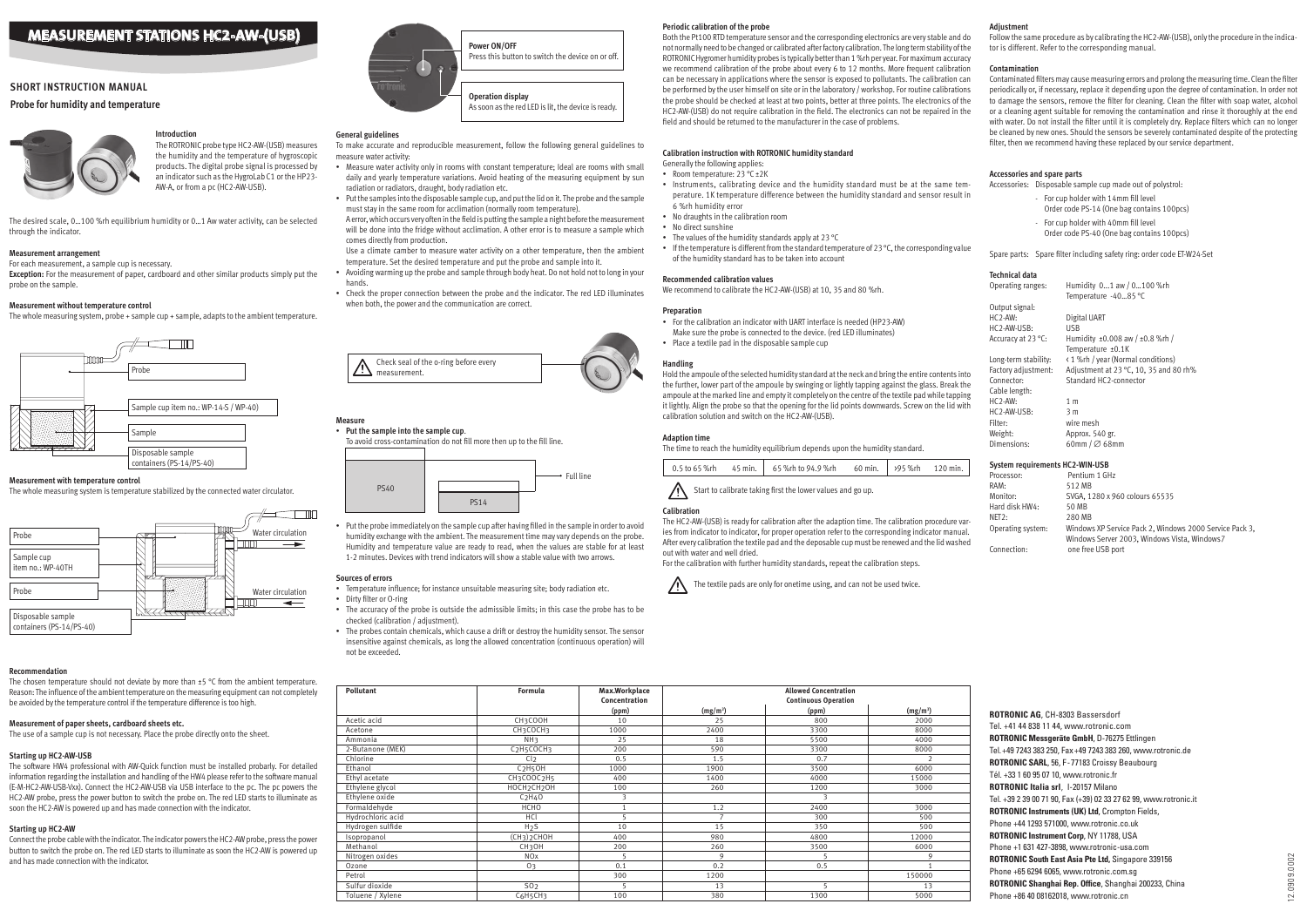**ROTRONIC AG**, CH-8303 Bassersdorf Tel. +41 44 838 11 44, www.rotronic.com **ROTRONIC Messgeräte GmbH**, D-76275 Ettlingen Tel.+49 7243 383 250, Fax+49 7243 383 260, www.rotronic.de **ROTRONIC SARL**, 56, F-77183 Croissy Beaubourg Tél. +33 1 60 95 07 10, www.rotronic.fr **ROTRONIC Italia srl**, I-20157 Milano Tel. +39 2 39 00 71 90, Fax (+39) 02 33 27 62 99, www.rotronic.it **ROTRONIC Instruments (UK) Ltd**, Crompton Fields, Phone +44 1293 571000, www.rotronic.co.uk **ROTRONIC Instrument Corp**, NY 11788, USA Phone +1 631 427-3898, www.rotronic-usa.com **ROTRONIC South East Asia Pte Ltd,** Singapore 339156 Phone +65 6294 6065, www.rotronic.com.sg **ROTRONIC Shanghai Rep. Office**, Shanghai 200233, China Phone +86 40 08162018, www.rotronic.cn

#### **Einführung**

Der ROTRONIC-Fühler Typ HC2-AW-(USB) misst die Feuchte und Temperatur von hygroskopischen Produkten. Das digitale Fühlersignal wird von einem angeschlossenen Anzeigegerät: HP23-AW-A, HygroLab C1 oder von einem PC (HC2-AW-USB) ausgewertet und angezeigt.

Die Speisung des Fühlers erfolgt durch das Anzeigegerät oder den PC via das Fühlerkabel. Die gewünschte Feuchtemessskala, 0…100 %rF, Gleichgewichtsfeuchte oder 0…1 Aw Wasseraktivität kann am Anzeigegerät gewählt werden.

#### **Messanordnungen**

Zur Messung wird eine Probeschale benötigt, in welche das zu messende Produkt eingefüllt wird. **Ausnahme:** Messung von Papierbogen, Kartonbogen und ähnlichen hygroskopischen Materialien, bei welchen der Fühler einfach aufgelegt wird.

#### **Messung ohne Thermostatisierung**

Die ganze Messeinrichtung, d.h. Fühler + Probeschale + Probe gleicht sich der Raumtemperatur an.

#### **Messstation für Feuchte- und Temperatur-Fühler**



# **Kurzbedienungsanleitung**





**Von der Umgebungstemperatur unabhängige Messung durch thermostatisierbare Probeschale.** Die ganze Messeinrichtung, d.h. Fühler + Probeschale + Probe wird durch das angeschlossene Wasserbad Temperatur-stabilisiert.

#### **Empfehlung**

Die Messtemperatur sollte gegenüber der Umgebungstemperatur nicht mehr als ±5 °C abweichen. Grund: Die Einwirkung der Umgebungstemperatur auf die Messeinrichtung kann bei zu grosser Temperaturdifferenz trotz Thermostatisierung nicht ganz verhindert werden.

#### **Messung von Papierbogen, Kartonbogen etc.**

Es wird keine Probeschale benötigt, der Fühler wird direkt auf den Bogen gesetzt.

#### **Inbetriebnahme HC2-AW-USB**

Stellen Sie sicher, dass die Software HW4 Professional mit AW-Quick Funktion auf Ihrem PC installiert ist. Details zur Installation des Gerätes und Anwendung der Software finden Sie im HW4 Manual (E-M-HC2-AW-USB-Vxxx). Das HC2-AW-USB über die USB Schnittstellt mit dem PC verbinden. Das HC2-AW-USB wird über die USB Schnittstelle mit Spannung versorgt und durch kurzes drücken des Power Schalters eingeschaltet. Die rote LED dient als Betriebsanzeige. Sobald diese zu leuchten beginnt, ist der HC2-AW-USB mit Spannung versorgt und eine Kommunikations-Verbindung zum PC ist hergestellt.

#### **Inbetriebnahme HC2-AW**

Den Fühler über das Kabel mit dem Anzeigegerät (Bspw. HygroLab C1, HP23-AW-A) verbinden. Das HC2-AW wird über das Anzeigegerät mit Spannung versorgt und durch kurzes drücken des Power Schalters eingeschaltet.

Die rote LED dient als Betriebsanzeige. Sobald diese zu leuchten beginnt, ist der HC2-AW mit Spannung versorgt und eine Kommunikations-Verbindung zum Messgerät ist hergestellt..



**Betriebsanzeige** Sobald die rote LED leuchtet ist das Gerät betriebsbereit.

**EIN-/AUS Schalter** Durch drücken dieses Schalters (Tasters) wird das Gerät ein-/ausgeschaltet.

#### **Grundlegende Anweisungen**

Um genaue und wiederholbare Messungen sicherzustellen, befolgen Sie bitte die untenstehenden Anweisungen:

- Raumtemperatur: 23 °C ± 2K
- Gerät, HC2-AW-(USB) und Feuchtenormal müssen die gleiche Temperatur aufweisen. 1K Temperaturunterschied zwischen Feuchtenormal und Sensor kann bis 6% rF Feuchtefehler ausmachen.
- Keine Zugluft im Kalibrierraum
- Keine direkte Sonneneinstrahlung
- Die Werte der Feuchtenormale gelten bei 23 °C
- Bei Abweichung der Standardtemperatur von 23 °C ist der entsprechende Wert des Feuchtenormals zur berücksichtigen
- Messen Sie Wasseraktivität nur in temperaturstabilen Räumen. Platzieren Sie die Messanordnung nicht in der Nähe einer Heizung oder eines offenen Fensters. Vermeiden Sie es, die Messanodnung direktem Sonnenlicht auszusetzen.
- Füllen Sie die Produktproben vor der Messung in Einweg-Probenschalen und setzen Sie den Deckel auf. Die Proben sollen im selben Klima gelagert werden wie die Fühler. Lassen Sie die Proben an die Umgebungstemperatur akklimatisieren. (Normalerweise Raumtemperatur). Ein oft gemachter Fehler ist es, Produktproben zu messen, die zuvor über Nacht im Kühlschrank gelagert waren, ohne sie vor der Messung an die Raumtemperatur zu akklimatisieren. Ein weiterer Fehler ist es, Proben zu messen, die direkt aus der Fabrikation kommen. Um Wasseraktivität in einer anderen als Raumtemperatur zu messen, legen Sie Fühler und Proben in eine Klimakammer, und stellen Sie die gewünschte Temperatur ein.
- Vermeiden Sie die Erwärmung von Fühler, Probe und Probeschale durch **Körperwärme**. Nicht für längere Zeit in den Händen halten!

• Überprüfen Sie, ob der Fühler eingeschaltet ist und eine Kommunikation zum Anzeigegerät hergestellt ist. Dies ist der Fall, wenn die rote Leuchtdiode auf dem oberen Teil des Fühlers leuchtet.

> $\sum$  Die Textilscheiben sind für einmaligen Gebrauch ausgelegt und dürfen auf keinen Fall wieder verwendet werden.



#### • **Probe in die Probeschale geben**

Zur Verhinderung von Kreuzkontamination sollten die Schalen nur bis zur Fülllinie gefüllt werden.

• Nach dem einfüllen sofort den Fühler aufsetzen, um den Feuchteaustausch zwischen der Probe und Umgebungsluft zu verhindern. Die Dauer der Messung hängt von der Probe ab. Feuchte – und Temperaturwert erst ablesen, nachdem die Anzeige beider Werte sich während 1-2 Minuten nicht mehr verändert hat. Geräte mit Trendanzeige zeigen dies mit einem Doppelpfeil an.

#### **Fehlerquellen**

- Temperatureinflüsse; z.B. Körperstrahlung, ungeeigneter Messort etc.
- Verschmutzung des Filters oder des O-Ringes.
- Der Fühler ist ausserhalb der zugelassenen Toleranz; d.h. er muss überprüft werden. ( Kalibrierung / Justierung )
- Die Proben enthalten Stoffe, welche eine Drift oder die Zerstörung des Feuchtesensors verursachen können. Der Feuchtesensor ist gegen Chemikalien unempfindlich, soweit sie in den üblichen Konzentrationen (MAK-Werte = Maximale Arbeitsplatz-Konzentration) auftreten. Bei höheren Konzentrationen ist in jedem Fall eine Rücksprache mit dem Hersteller notwendig.



| <b>Schadstoff</b>   | <b>Formel</b>                        | <b>MAK - Wert</b> | zulässige Konzentration Dauerbelastung |       |                      |
|---------------------|--------------------------------------|-------------------|----------------------------------------|-------|----------------------|
|                     |                                      | (ppm)             | (mg/m <sup>3</sup> )                   | (ppm) | (mg/m <sup>3</sup> ) |
| Aceton              | CH3COCH3                             | 1000              | 2400                                   | 3300  | 8000                 |
| Ammoniak            | NH <sub>3</sub>                      | 25                | 18                                     | 5500  | 4000                 |
| Benzin              |                                      | 300               | 1200                                   |       | 150'000              |
| Chlor               | Cl <sub>2</sub>                      | 0.5               | 1.5                                    | 0.7   | $\overline{2}$       |
| Essigsäure          | CH3COOH                              | 10                | 25                                     | 800   | 2000                 |
| Ethylacetat         | CH3COOC2H5                           | 400               | 1400                                   | 4000  | 15000                |
| Ethylalkohol        | C <sub>2</sub> H <sub>5</sub> OH     | 1000              | 1900                                   | 3500  | 6000                 |
| Ethylenglykol       | HOCH <sub>2</sub> CH <sub>2</sub> OH | 100               | 260                                    | 1200  | 3000                 |
| Formaldehyd         | <b>HCHO</b>                          | $\overline{1}$    | 1.2                                    | 2400  | 3000                 |
| Isopropanol         | (CH <sub>3</sub> ) <sub>2</sub> CHOH | 400               | 980                                    | 4800  | 12000                |
| Methanol            | CH <sub>3</sub> OH                   | 200               | 260                                    | 3500  | 6000                 |
| Methylethylketon    | C <sub>2</sub> H <sub>5</sub> COCH3  | 200               | 590                                    | 3300  | 8000                 |
| Ozon                | 0 <sub>3</sub>                       | 0.1               | 0.2                                    |       | $\overline{2}$       |
| Salzsäure           | HCl                                  | 5                 | $\overline{7}$                         | 300   | 500                  |
| Schwefeldioxid      | S0 <sub>2</sub>                      | 5                 | 13                                     | 5     | 13                   |
| Schwefelwasserstoff | H <sub>2</sub> S                     | 10                | 15                                     | 350   | 500                  |
| Stickoxide          | <b>NOx</b>                           |                   | 9                                      |       | 9                    |
| Toluol              | $C_6H_5CH_3$                         | 100               | 380                                    | 1300  | 5000                 |
| Xylol               | $C_6H_5CH_3$ ) <sub>2</sub>          | 100               | 440                                    | 1300  | 5000                 |

|  | Periodische Kalibrierung des Fühlers |  |
|--|--------------------------------------|--|
|--|--------------------------------------|--|

Sowohl der Pt100 Temperatursensor als auch die dazugehörende Elektronik sind sehr stabil und müssen nach der Werkskalibrierung normalerweise nicht verändert oder kalibriert werden Die Langzeitstabilität der ROTRONIC Hygromer® Feuchtefühler ist typischerweise besser als 1 %rF pro Jahr. Für eine maximale Genauigkeit empfehlen wir eine Kalibrierung der Fühler, alle sechs bis zwölf Monate. In Anwendungen bei denen der Sensor Schadstoffen ausgesetzt ist, kann eine häufigere Kalibrierung notwendig sein. Die Kalibrierung kann durch den Benutzer selber vor Ort oder im Labor bzw. in der Werkstatt vorgenommen werden. Für Routine-Kalibrierungen sollte der Fühler mindestens an zwei Punkten, besser bei 3 Punkten geprüft werden.

Die Elektronik des HC2-AW-(USB) selber erfordert normalerweise keine Kalibrierung. Die Elektronik lässt sich nicht reparieren und muss bei Problemen ans Herstellerwerk zurückgeschickt werden.

#### **Kalibrierung mit ROTRONIC Feuchtestandards**

#### Generell gilt:

#### **Kalibrierwerte**

Es empfiehlt sich das HC2-AW-(USB) bei 10, 35 und 80 %rF zu kalibrieren

#### **Vorbereitung**

- Für die Kalibrierung des Fühlers ist ein Anzeigegerät mit digitaler UART-Schnittstelle erforderlich ( z.B. HygroLab C1, HP23-AW-A). Stellen Sie sicher, dass der HC2-AW-(USB) Fühler mit dem Anzeigegerät kommuniziert (rote LED leuchtet).
- Legen Sie eine Textilscheibe, welche den Ampullen beiliegt in die Einweg Probeschale.

#### **Handhabung**

Ampulle des gewählten Feuchtenormals am Hals halten und durch Schwingen oder leichtes Klopfen gegen das Glas, den gesamten Inhalte in den unteren, weiteren Teil der Ampulle bringen. Ampulle an der markierten Sollbruchstelle aufbrechen und unter leichtem Klopfen vollständig auf die Mitte des Textilpaketes entleeren. Fühler sofort auf die Probeschale stellen und Gerät einschalten.

#### **Angleichszeit**

Der Zeitraum für das Erreichen des Feuchtegleichgewichtes ist vom Feuchtenormal abhängig.



Kalibrierung immer mit aufsteigenden Feuchtewerten durchführen.

#### **Kalibrierung**

Nach der Angleichszeit ist das Gerät bereit zur Kalibrierung. Der Kalibrierablauf seitens Gerät entnehmen Sie bitte der jeweiligen Kurzbedienungsanleitung. Nach der Kalibration entfernen Sie die Textilscheibe und die Einweg Probeschalen. Beide können nur einmal verwendet werden. Wiederholen Sie die Kalibrierung mit weiteren Feuchtestandards.



#### **Justierung**

Gehen Sie gleich vor wie bei der Kalibrierung. Einzig die Abläufe im Gerät verändern sich. Entnehmen Sie diese bitte der jeweiligen Geräte-Kurzbedienungsanleitung.

#### **Verschmutzung**

Verschmutzte Filter können Messfehler verursachen und die Messzeit verlängern. Abhängig vom Verschmutzungsgrad des Filters, ist dieser periodisch zu reinigen oder zu ersetzen. Um die Sensoren nicht zu beschädigen, ist der Filter zur Reinigung zu entfernen. Reinigen Sie den Filter mit Seifenwasser, Alkohol oder einem zur Entfernung des Schmutzes geeigneten Reinigungsmittel und spülen Sie am Schluss gründlich mit Wasser. Montieren Sie den Filter erst wieder, wenn er völlig trocken ist. Filter, welche sich nicht mehr reinigen lassen, sind durch Neue zu ersetzen. Sollten trotz Schutzfilter die Sensoren stark verschmutzen, so empfehlen wir, diese durch die Serviceabteilung der ROTRONIC AG oder deren Vertretung ersetzen zu lassen.

#### **Zubehör und Ersatzteile**

Zubehör: Wegwerfschalen für Einmalgebrauch aus Polystyrol:

- Für Metallprobeschale mit 14mm Einfüllhöhe Bestellcode: PS-14 ( = 1 Sack zu 100 Stück )
- Für Metallprobeschale mit 40mm Einfüllhöhe Bestellcode: PS-40 ( = 1 Sack zu 100 Stück )

Ersatzteile: Ersatzfilter inkl. Sicherungsring: Bestellcode: ET-W24-Set

#### **Technische Daten**

| Einsatzbereich:     | Feuchtemessung $01$ aw / $0100$ %rF<br>Temperaturmessung -4085 °C |
|---------------------|-------------------------------------------------------------------|
| Ausgangssignal:     |                                                                   |
| $HC2$ -AW:          | Digital UART                                                      |
| HC2-AW-USB:         | USB Signal                                                        |
|                     | Genauigkeit bei 23 °C: Feuchte ±0.008 aw / ±0.8 %rF               |
|                     | Temperatur ±0.1K                                                  |
| Langzeitstabilität: | < 1 %rF / Jahr (Normalbedingungen)                                |
| Justierpunkte:      | Justiert bei 23 °C, 10, 35 und 80 rF%                             |
| Fühleranschluss:    | Standard HC2-Stecker                                              |
| Kabellänge:         |                                                                   |
| $HC2$ -AW:          | 1 <sub>m</sub>                                                    |
| HC2-AW-USB:         | 3 m                                                               |
| Sensorschutz:       | Drahtfilter                                                       |
| Gewicht:            | ca. 540 gr.                                                       |
| Abmessungen:        | 60mm / $\varnothing$ 68mm                                         |
|                     |                                                                   |

#### **Systemvoraussetzung HC2-WIN-USB**

| Prozessor:      | Pentium 1 GHz                                                                                           |
|-----------------|---------------------------------------------------------------------------------------------------------|
| RAM:            | 512 MB                                                                                                  |
| Monitor:        | SVGA, 1280 x 960 65535 Farben                                                                           |
| Harddisk HW4:   | 50 MB                                                                                                   |
| NET2:           | 280 MB                                                                                                  |
| Betriebssystem: | Windows XP Service Pack 2, Windows 2000 Service Pack 3,<br>Windows Server 2003, Windows Vista, Windows7 |
| Anschluss:      | benötigt einen freien USB Port                                                                          |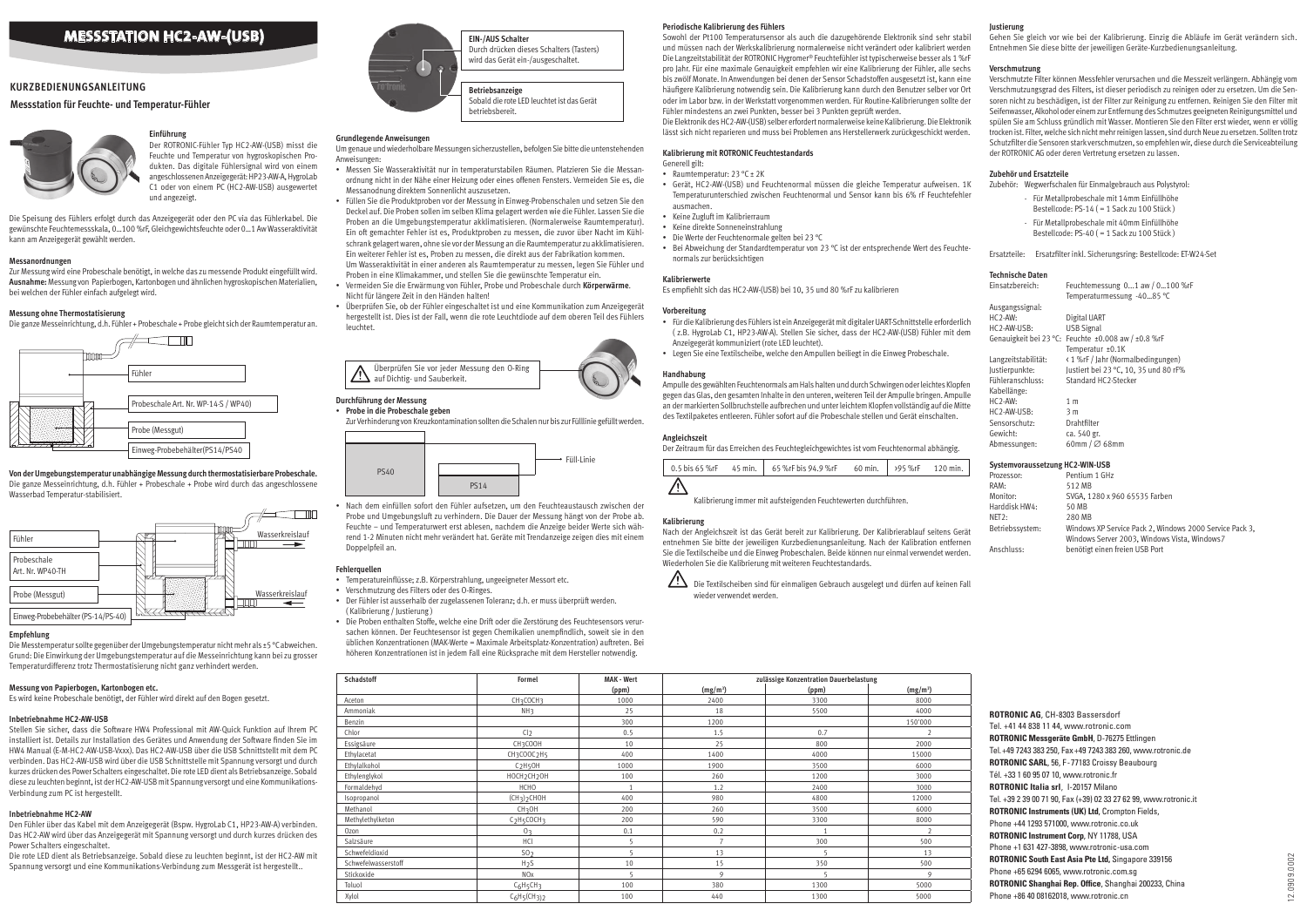**ROTRONIC AG**, CH-8303 Bassersdorf Tel. +41 44 838 11 44, www.rotronic.com **ROTRONIC Messgeräte GmbH**, D-76275 Ettlingen Tel.+49 7243 383 250, Fax+49 7243 383 260, www.rotronic.de **ROTRONIC SARL**, 56, F-77183 Croissy Beaubourg Tél. +33 1 60 95 07 10, www.rotronic.fr **ROTRONIC Italia srl**, I-20157 Milano Tel. +39 2 39 00 71 90, Fax (+39) 02 33 27 62 99, www.rotronic.it **ROTRONIC Instruments (UK) Ltd**, Crompton Fields, Phone +44 1293 571000, www.rotronic.co.uk **ROTRONIC Instrument Corp**, NY 11788, USA Phone +1 631 427-3898, www.rotronic-usa.com **ROTRONIC South East Asia Pte Ltd,** Singapore 339156 Phone +65 6294 6065, www.rotronic.com.sg **ROTRONIC Shanghai Rep. Office**, Shanghai 200233, China Phone +86 40 08162018, www.rotronic.cn

Le capteur ROTRONIC mesure l'hygrométrie et la température des produits hygroscopiques. Le signal numérique est traité par un afficheur tel qu 'un Hygrolab C1 ou le HP-23-AW-Set ou directement sur PC ( HC2-AW-USB).

# **Mode d'emploi abrégé**

# **Introduction**

L'alimentation du capteur est assurée par l'appareil d'affichage et le câble du capteur. La sélection et le choix de l'échelle des valeurs d'humidité désirées sont effectués sur l'appareil d'affichage, 0…100 %HR, humidité d'équilibre ou 0…1 Aw d'activité de l'eau.

#### **Dispositif de mesure**

Le processus de mesure nécessite l'emploi d'une cuvette à échantillons pour le produit à mesurer. **Exception:** mesures dans les rames de papier et de carton et autres produits hygroscopiques similaires, pour lesquels les capteurs sont simplement posés sur le matériau.

#### **Mesure sans thermostatisation**

Le dispositif de mesure complet, c'est à dire capteur + cuvette + échantillon, s'adapte à la température ambiante.

# **Station de mesure pour capteurs d'humidité et température**



#### **Mesure indépendante de la température ambiante avec cuvette thermostatisée**

Le dispositif de mesure complet, c'est à dire capteur + cuvette + échantillon, est stabilisé par un dispositif de bain-marie.

#### **Recommandation**

La différence entre la température de mesure et celle de l'environnement ne devrait pas dépasser ±5 °C. Raison: malgré la thermostatisation, l'influence de l'environnement sur le dispositif de mesure ne peut pas être complètement compensée, si l'écart de température est trop important.

#### **Mesure dans les rames de papier, carton, etc.**

Le capteur est directement posé sur le matériau sans nécessiter une cuvette à échantillons.

#### **Mise en service**

Relier le câble entre le capteur et l'appareil d'affichage (p. ex. HP23-AW). HC2-AW-(USB) est alimenté en tension par l'appareil d'affichage et une courte pression de son interrupteur principal permet de le mettre en service. La diode rouge sert de témoin de fonctionnement. Dès que celle-ci s'illumine, HC2-AW-(USB) est alimenté en tension et la communication avec l'appareil de mesure est établie.

#### **Démarrage avec HC2-AW-USB**

Il faut que le logiciel HW4 professionnel avec AW-Quick soit installé correctement. Pour plus d'information concernant l'installation et utilisation du HW4 voir notice d'utilisation (E-M-HC2-AW-USB-Vxx). Connectez le capteur HC2-AW-USB via le port USB du PC. Le capteur HC2-AW est alimenté par le PC. Appuyez sur le bouton pour démarrer le capteur. Le LED rouge s'allume dès que le capteur est alimenté par l'afficheur.

# **Démarrage avec HC2-AW**

Relier le câble entre le capteur et l'appareil d'affi chage (p. ex. HP23-AW). HC2-AW est alimenté en tension par l'appareil d'affi chage et une courte pression de son interrupteur principal permet de le mettre en service. La diode rouge sert de témoin de fonctionnement. Dès que celle-ci s'illumine. HC2-AW est alimenté en tension et la communication avec l'appareil de mesure est établie.



**Témoin de fonctionnement** L'appareil est prêt à fonctionner dès que la diode rouge s'illumine.

**Interrupteur ON/OFF** Cet interrupteur (bouton-poussoir) permet de mettre en service et d'éteindre l'appareil.

#### **Consignes de base**

- Veuillez suivre les instructions suivantes afin d'assurer des mesures précises et reproductibles:
- Effectuez les mesures de l'activité de l'eau uniquement dans des locaux à température stable. Ne placez pas le dispositif de mesure à proximité d'un chauffage ou d'une fenêtre ouverte. Évitez d'exposer le dispositif directement à la lumière solaire.

• Remplissez des cuvettes à usage unique d'échantillons de produit et fermez le couvercle. Conservez les échantillons et les capteurs sous les mêmes conditions climatiques. Laissez aux échantillons un temps d'acclimatation aux conditions de température environnantes (température ambiante normalement). Une erreur fréquente est d'effectuer des mesures sur des produits préalablement conservés pendant la nuit en réfrigérateur, sans attendre leur acclimatation à la température ambiante. Une autre erreur est de mesurer des produits directement après leur fabrication. Pour mesurer l'activité de l'eau à une autre températures que celle de l'environnement, placez les capteurs et échantillons dans une chambre climatique et réglez la température désirée.

• Évitez le réchauffement des capteurs, échantillons et cuvettes par la chaleur corporelle. Ne pas les tenir en main pendant une longue durée!

• Vérifiez que le capteur est en service et que la communication avec l'appareil d'affichage est établie. C'est le cas lorsque la diode rouge, sur la partie supérieure du capteur, est illuminée.

> $\overline{\Delta}$  Les rondelles de textile sont conçues pour un usage unique et ne doivent en aucun cas être réutilisées.



#### **Déroulement de la mesure**

#### • **Verser l'échantillon dans la cuvette prévue à cet effet**

Pour éviter la contamination, le remplissage des cuvettes ne doit pas dépasser la ligne de niveau.

• Afin d'éviter tout échange d'humidité entre l'échantillon et l'air ambiant, poser le capteur immédiatement après le remplissage. La durée de la mesure dépend de l'échantillon. Les valeurs d'humidité et de température ne peuvent être exploitées que lorsqu'elles se sont stabilisées sur l'affichage, après une durée d'1 à 2 minutes. Les appareils équipés d'un indicateur de tendance affichent celle-ci par une double flèche.

- Pour cuvette métallique de 14mm de niveau de remplissage
- $N<sup>o</sup>$  de commande: PS-14 (= 1 paquet de 100 pièces)
- Pour cuvette métallique de 40mm de niveau de remplissage Nº de commande: PS-40 (= 1 paquet de 100 pièces)
- 

Pièces détachées: Filtre de rechange avec bague de sécurité: Nº de commande: ET-W24-Set

#### **Sources d'erreur**

- Influences sur la température; p.ex. chaleur corporelle, emplacement de mesure inadapté, etc.
- Encrassement du filtre ou du joint torique.
- Les valeurs indiquées par le capteur dépassent la tolérance admissible; c'est à dire que celui-ci doit être vérifié (étalonnage / ajustage).
- Les échantillons contiennent des matières capables de causer un écart de mesure ou d'endommager l'élément sensible d'humidité. Cet élément sensible résiste aux produits chimiques pour autant que ceux-ci soient présents dans une concentration normale (valeur MAC = concentration maximale admissible par poste de travail). Il est absolument nécessaire de consulter le fabricant pour les cas d'environnement dans lesquels cette concentration est plus élevée.



| Polluant           | <b>Formule</b>                                  | <b>Valeur MAC</b> | Concentration admissible pour une exposition continue |       |                          |
|--------------------|-------------------------------------------------|-------------------|-------------------------------------------------------|-------|--------------------------|
|                    |                                                 | (ppm)             | (mg/m <sup>3</sup> )                                  | (ppm) | $(mg/m^3)$               |
| Acétone            | CH3COCH3                                        | 1000              | 2400                                                  | 3300  | 8000                     |
| Ammoniaque         | NH <sub>3</sub>                                 | 25                | 18                                                    | 5500  | 4000                     |
| Essence            |                                                 | 300               | 1200                                                  |       | 150'000                  |
| Chlore             | Cl <sub>2</sub>                                 | 0, 5              | 1,5                                                   | 0,7   | $\overline{\phantom{a}}$ |
| Acide acétique     | CH3COOH                                         | 10                | 25                                                    | 800   | 2000                     |
| Acétate éthylique  | CH3COOC2H5                                      | 400               | 1400                                                  | 4000  | 15000                    |
| Alcool éthylique   | C <sub>2</sub> H <sub>5</sub> OH                | 1000              | 1900                                                  | 3500  | 6000                     |
| Glycol éthylique   | HOCH <sub>2</sub> CH <sub>2</sub> OH            | 100               | 260                                                   | 1200  | 3000                     |
| Formaldéhyde       | <b>HCHO</b>                                     | 1                 | 1.2                                                   | 2400  | 3000                     |
| Isopropanol        | (CH <sub>3</sub> ) <sub>2</sub> CHOH            | 400               | 980                                                   | 4800  | 12000                    |
| Méthanol           | CH <sub>3</sub> OH                              | 200               | 260                                                   | 3500  | 6000                     |
| Méthyléthylcétone  | C <sub>2</sub> H <sub>5</sub> COCH <sub>3</sub> | 200               | 590                                                   | 3300  | 8000                     |
| Ozone              | 0 <sub>3</sub>                                  | 0,1               | 0,2                                                   |       | $\overline{2}$           |
| Acide chlorydrique | HCl                                             |                   | $\overline{z}$                                        | 300   | 500                      |
| Dioxyde de soufre  | 50 <sub>2</sub>                                 |                   | 13                                                    |       | 13                       |
| Hydrogène sulfuré  | H <sub>2</sub> S                                | 10                | 15                                                    | 350   | 500                      |
| Oxyde d'azote      | NO <sub>x</sub>                                 | 5                 | 9                                                     | 5     | 9                        |
| Toluène            | C <sub>6</sub> H <sub>5</sub> CH <sub>3</sub>   | 100               | 380                                                   | 1300  | 5000                     |
| Xylène             | $C_6H_5$ $CH_3$ $2$                             | 100               | 440                                                   | 1300  | 5000                     |

#### **Étalonnage périodique du capteur**

L'élément sensible de température Pt100 ainsi que l'électronique correspondante sont très stables et ne doivent normalement pas être modifiés ou étalonnés. La stabilité à long terme de l'élément sensible d'humidité Hygromer® de ROTRONIC est typiquement inférieure à 1 %HR par an. Nous conseillons, pour une précision maximale, un intervalle d'étalonnage pour les capteurs de six à douze mois. Un étalonnage plus fréquent peut s'avérer nécessaire pour les éléments sensibles exposés à des polluants. L'étalonnage peut être effectué sur site par l'utilisateur ou en laboratoire et atelier. Les étalonnages de routine devraient être réalisés au moins sur deux points et de préférence sur trois.

L'électronique de l'HC2-AW-(USB) lui-même ne nécessite normalement pas d'étalonnage. L'électronique ne peut pas être réparée et doit être retournée au fabricant en cas de problèmes.

# **Étalonnage avec les étalons d'humidité de ROTRONIC**

- Règles générales:
- Température ambiante: 23 °C ± 2K
- L'appareil, HC2-AW-(USB) et l'étalon d'humidité doivent avoir la même température. Une différence de température de 1K entre l'étalon et l'élément sensible peut produire une erreur de 6% HR.
- Pas de courant d'air dans le local d'étalonnage
- Pas d'exposition au rayonnement solaire direct
- Les valeurs des étalons d'humidité sont valables pour 23 °C
- En cas d'écart de la température standard de 23 °C, la valeur correspondante de l'étalon d'humidité doit être prise en compte

#### **Valeurs d'étalonnage:**

Il est conseillé d'effectuer l'étalonnage de l'HC2-AW-(USB) à 10, 35 et 80 %HR

#### **Préparation**

- Un appareil d'affichage équipé d'une interface numérique UART est nécessaire pour l'étalonnage du capteur (p.ex. HP-23AW). Assurez-vous que le capteur HC2-AW-(USB) communique avec l'appareil d'affichage (diode rouge illuminée).
- Posez la rondelle de textile fournie avec l'ampoule dans une cuvette à usage unique.

#### **Manipulation**

Saisir par le col l'ampoule de l'étalon d'humidité choisi et faites passer entièrement le contenu de l'ampoule dans sa partie inférieure, large, en agitant ou en tapotant légèrement le verre. Brisez l'ampoule à l'endroit prévu à cet effet et videz entièrement le contenu au centre du tampon de textile. Posez immédiatement le capteur sur la cuvette à échantillons et mettez l'appareil en service.

#### **Temps d'acclimatation**

La durée pour atteindre l'humidité d'équilibre dépend de l'étalon d'humidité.



L'étalonnage doit toujours être effectué avec des valeurs d'humidité croissantes.

#### **Étalonnage**

L'appareil est prêt à l'étalonnage lorsque le temps d'acclimatation est écoulé. Veuillez vous référer au manuel abrégé correspondant pour le déroulement du processus d'étalonnage de l'appareil d'affichage. Retirez la rondelle de textile et la cuvette à échantillon après l'étalonnage. Celles-ci ne peuvent être utilisées qu'une seule fois. Répétez l'étalonnage avec d'autres étalons d'humidité.



#### **Ajustage**

Suivez le même processus que pour l'étalonnage. Seules les phases d'étalonnage diffèrent à l'intérieur de l'appareil. Veuillez vous référer au manuel abrégé de l'appareil d'affichage.

#### **Encrassement**

L'encrassement des filtres peut provoquer des erreurs et allonger la durée de la mesure. Suivant son degré d'encrassement, le filtre doit être nettoyé ou changé sporadiquement. Le filtre doit être retiré pour son nettoyage afin d'éviter l'endommagement des éléments sensibles. Nettoyez le filtre avec de l'eau savonneuse, de l'alcool ou un produit détergent approprié et rincez-le ensuite abondamment à l'eau. Veillez à ce que le filtre soit complètement sec avant de le remonter. Remplacez les filtres qui ne peuvent plus être nettoyés. Si malgré la protection des filtres, les éléments sensibles sont fortement encrassés, nous conseillons de les faire remplacer par le service de maintenance de ROTRONIC SA ou par l'une de ses représentations.

#### **Accessoires et pièces détachées**

Accessoires: Cuvettes à usage unique en polystyrène:

#### **Caractéristiques techniques**

| Gamme d'utilisation:     | Mesure de l'humidité 01 aw / 0100 %HR         |
|--------------------------|-----------------------------------------------|
|                          | Mesure de température -4085 °C                |
| Signal de sortie:        |                                               |
| $HC2$ -AW:               | UART numérique                                |
| $HC2$ -AW:               | <b>USB</b>                                    |
| Précision à 23 °C:       | Humidité ±0,008 aw / ±0,8 %HR                 |
|                          | Température ±0,1K                             |
| Stabilité à long terme:  | ← 1 %HR / an (sous conditions normales)       |
| Points d'ajustage:       | 10, 35 et 80 %HR, à 23 °C                     |
|                          | Raccordement capteur: Connecteur standard HC2 |
| Longueur du câble:       |                                               |
| $HC2$ -AW:               | 1 <sub>m</sub>                                |
| HC <sub>2</sub> -AW-USB: | 3 m                                           |
| Protection des           |                                               |
| éléments sensibles:      | Filtre grillagé                               |
| Poids:                   | Environ 540 g                                 |
| Dimensions:              | 60mm / $\varnothing$ 68mm                     |
|                          |                                               |

#### **Exigences du système HC2-WIN-USB**

| Processeur:     | Pentium 1 GHz                                                                                                                           |
|-----------------|-----------------------------------------------------------------------------------------------------------------------------------------|
| RAM:            | 512 Mo                                                                                                                                  |
| Moniteur:       | SVGA, 1280 x 960 couleurs 65535                                                                                                         |
| Disque dur HW4: | 50 Mo                                                                                                                                   |
| NET2:           | 280 Mo Système d'exploitation Windows XP Service Pack 2,<br>Windows 2000 Service Pack 3, Windows Server 2003 Windows Vista,<br>Windows7 |
| Connexion:      | un port USB libre                                                                                                                       |